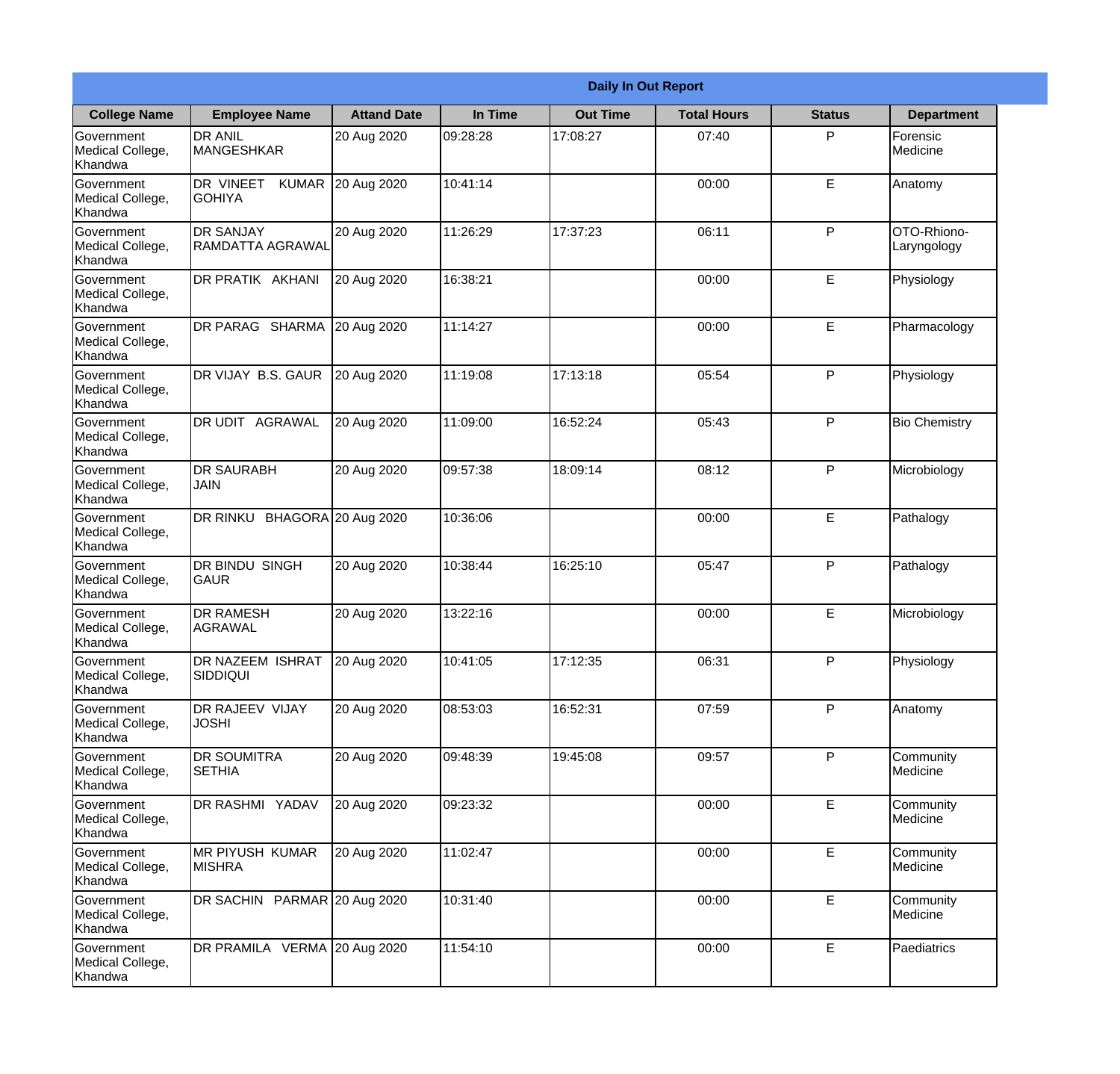| <b>Designation</b>                  | <b>Category</b>     |
|-------------------------------------|---------------------|
| Assistant Professor   Para Clinical |                     |
| Professor                           | <b>Non Clinical</b> |
| Professor                           | Clinical            |
| <b>Assistant Professor</b>          | Non Clinical        |
| Professor                           | Para Clinical       |
| Associate Professor Non Clinical    |                     |
| Associate Professor Non Clinical    |                     |
| Associate Professor Para Clinical   |                     |
| Assistant Professor   Para Clinical |                     |
| Associate Professor   Para Clinical |                     |
| <b>Assistant Professor</b>          | Para Clinical       |
| Professor                           | Non Clinical        |
| <b>Assistant Professor</b>          | <b>Non Clinical</b> |
| <b>Assistant Professor</b>          | Para Clinical       |
| <b>Assistant Professor</b>          | Para Clinical       |
| Statistician                        | Para Clinical       |
| <b>Assistant Professor</b>          | Para Clinical       |
| Professor                           | Clinical            |

## **Daily In Out Report**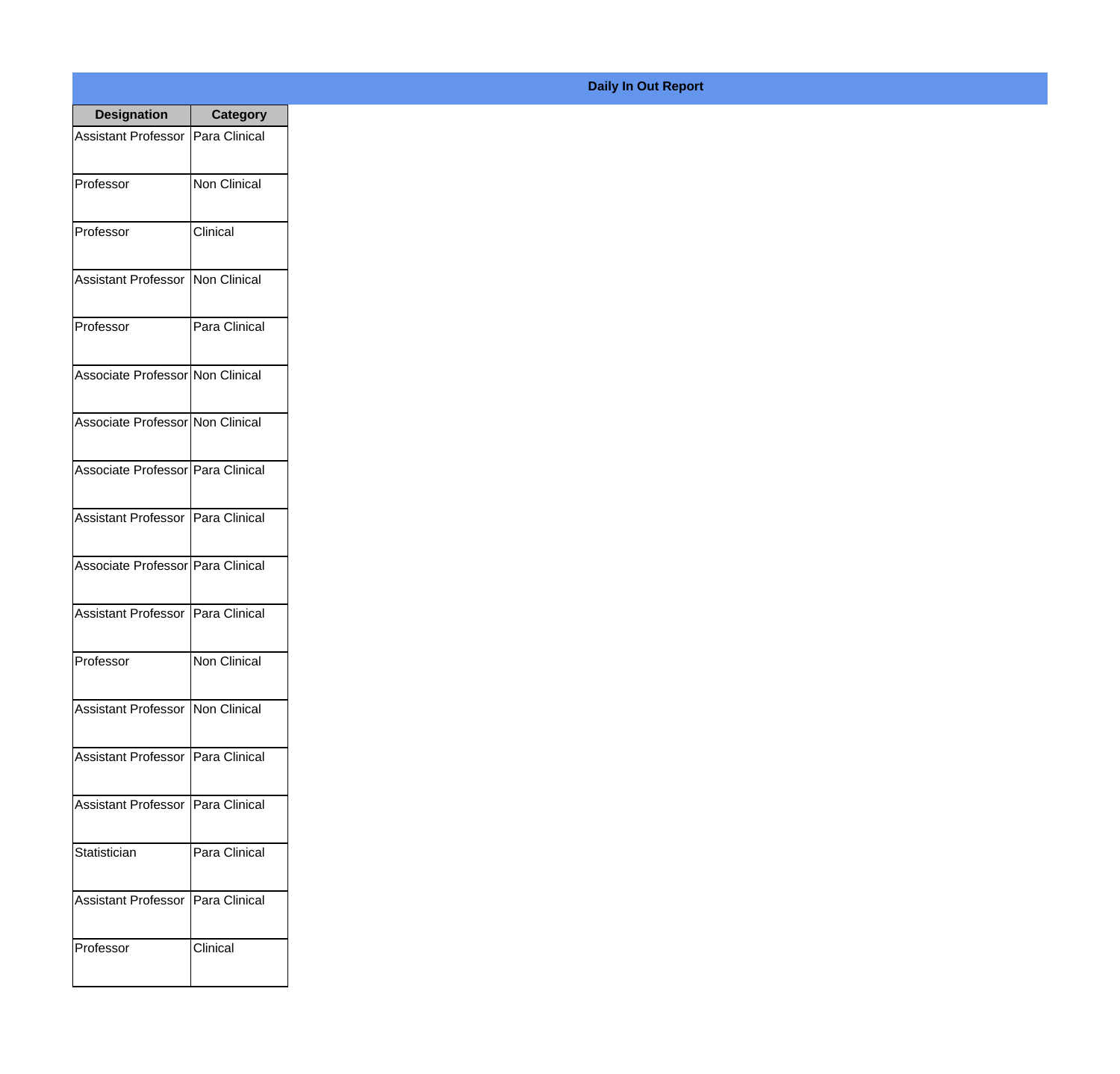|                                                  |                                                       |             |          |          | <b>Daily In Out Report</b> |   |                             |
|--------------------------------------------------|-------------------------------------------------------|-------------|----------|----------|----------------------------|---|-----------------------------|
| Government<br>Medical College,<br>Khandwa        | <b>DR MANOJ BALKE</b>                                 | 20 Aug 2020 | 09:48:22 |          | 00:00                      | E | Ophthalmology               |
| Government<br>Medical College,<br>Khandwa        | <b>DR SIDDHARTH</b><br><b>BANODE</b>                  | 20 Aug 2020 | 09:00:00 | 16:13:23 | 07:13                      | P | Pharmacology                |
| Government<br>Medical College,<br>Khandwa        | <b>DR CHANDNI</b><br>KAROLE                           | 20 Aug 2020 | 09:58:20 | 13:15:08 | 03:17                      | P | Ophthalmology               |
| Government<br>Medical College,<br>Khandwa        | <b>DR PRIYA KAPOOR</b><br>KAPOOR                      | 20 Aug 2020 | 10:23:06 | 13:56:12 | 03:33                      | P | Pathalogy                   |
| Government<br>Medical College,<br>Khandwa        | <b>DR SAPNA</b><br><b>MAHESHRAM</b>                   | 20 Aug 2020 | 11:13:40 | 17:36:20 | 06:23                      | P | Community<br>Medicine       |
| Government<br>Medical College,<br>Khandwa        | <b>DR SEEMA</b><br><b>SUDHAKARRAO</b><br><b>SUTAY</b> | 20 Aug 2020 | 10:59:12 | 19:18:37 | 08:19                      | P | Forensic<br><b>Medicine</b> |
| Government<br>Medical College,<br>Khandwa        | <b>DR RAKESH SINGH</b><br><b>HAZARI</b>               | 20 Aug 2020 | 11:14:37 |          | 00:00                      | E | Pathalogy                   |
| Government<br>Medical College,<br>Khandwa        | DR SHAIKH M.KHALIQ 20 Aug 2020                        |             | 11:07:36 |          | 00:00                      | E | <b>Bio Chemistry</b>        |
| <b>Government</b><br>Medical College,<br>Khandwa | <b>DR RAJU</b>                                        | 20 Aug 2020 | 09:52:30 |          | 00:00                      | E | Forensic<br>Medicine        |
| Government<br>Medical College,<br>Khandwa        | <b>DR MAHENDRA</b><br><b>PANWAR</b>                   | 20 Aug 2020 | 09:37:03 |          | 00:00                      | E | Orthopaedics                |
| <b>Government</b><br>Medical College,<br>Khandwa | <b>DR ASHOK</b><br><b>BHAUSAHEB NAJAN</b>             | 20 Aug 2020 | 10:58:03 |          | 00:00                      | E | Forensic<br><b>Medicine</b> |
| Government<br>Medical College,<br>Khandwa        | <b>DR PRIYESH</b><br><b>MARSKOLE</b>                  | 20 Aug 2020 | 11:07:55 |          | 00:00                      | E | Community<br>Medicine       |
| Government<br>Medical College,<br>Khandwa        | <b>DR SANGEETA</b><br><b>CHINCHOLE</b>                | 20 Aug 2020 | 11:11:22 | 16:07:21 | 04:56                      | P | Physiology                  |
| Government<br>Medical College,<br>Khandwa        | DR NEERAJ KUMAR                                       | 20 Aug 2020 | 09:54:11 | 17:31:41 | 07:37                      | P | Dentisry                    |
| Government<br>Medical College,<br>Khandwa        | DR SUNIL BAJOLIYA 20 Aug 2020                         |             | 17:48:08 |          | 00:00                      | E | OTO-Rhiono-<br>Laryngology  |
| Government<br>Medical College,<br>Khandwa        | DR NISHA MANDLOI<br>PANWAR                            | 20 Aug 2020 | 09:40:08 | 16:53:00 | 07:13                      | P | Obstetrics &<br>Gynaecology |
| Government<br>Medical College,<br>Khandwa        | <b>DR SATISH</b><br><b>CHANDEL</b>                    | 20 Aug 2020 | 10:45:34 |          | 00:00                      | E | Pharmacology                |
| Government<br>Medical College,<br>Khandwa        | <b>MOHIT GARG</b>                                     | 20 Aug 2020 | 13:04:06 |          | 00:00                      | E | <b>General Medicine</b>     |